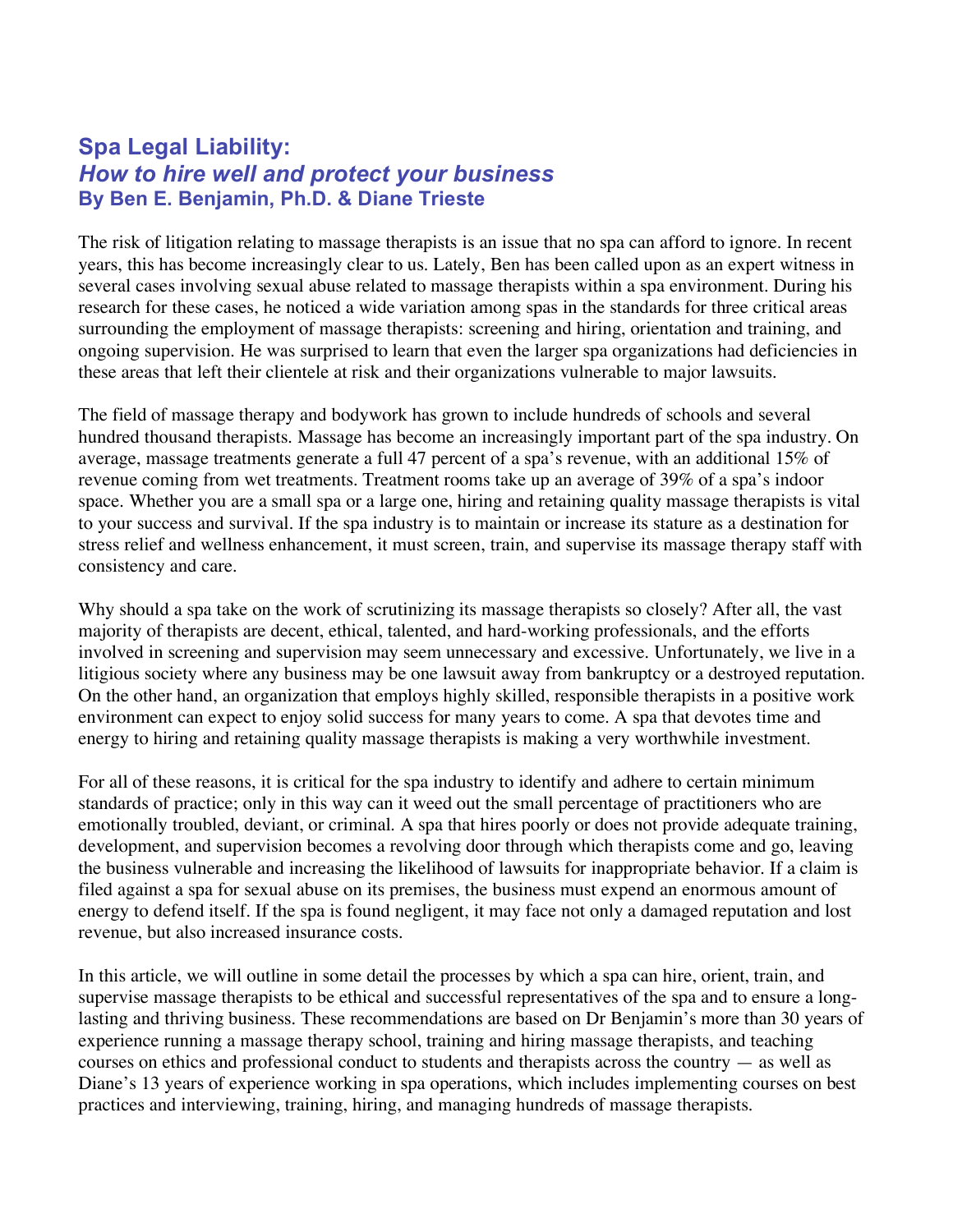# **THE HIRING PROCESS**

To ensure the hiring of quality therapists, spas must take four major steps: establishing entry criteria, designing an application form, conducting in-person assessments, and checking references.

# **Establishing Entry Criteria**

A spa's first responsibility in the process of hiring massage therapists is to define its expectations of this subset of employees. Listed below are seven basic areas that should be covered on an application form. Managers at each spa must prioritize these areas to determine which will most readily identify the type of therapist they want to hire and retain.

- 1. *Licensure.* Spa managers must familiarize themselves with the laws governing massage therapist licensure in their geographic area. At the present time, 36 states plus the District of Columbia regulate massage therapy at the state level; in the remaining states, individual localities determine their own requirements for licensure. Even in states where massage therapists are state certified, therapists generally must also apply locally for a business license. Applicants for massage therapist positions should submit copies of these documents and should be questioned about whether they have ever been licensed elsewhere.
- 2. *National certification.* The National Certification Board for Therapeutic Massage and Bodywork (NCBTMB) was established in 1992. Its function is to certify that individual therapists have achieved a minimum standard of massage training and education. To accomplish this goal it administers a national examination, which is revised and updated yearly. Many states require massage therapists to pass this exam in order to obtain a license, but some do not. Whether or not your state has this requirement, you may choose to include NCBTMB certification as part of your spa's screening process. A therapist who takes and passes the NCBTMB exam demonstrates a high level of commitment to obtaining the credentials needed for professional recognition in the field. To maintain national certification status, practitioners must complete NCBTMB continuing education requirements every four years, including six hours of ethics training. Massage therapist applicants who are nationally certified should provide you with a copy of their certificate.
- 3. *Membership in a reputable professional organization.* Most massage therapists are members of a national professional organization. The American Massage Therapy Association (AMTA), the Associated Bodywork and Massage Professionals (ABMP), and the American Organization for Bodywork Therapies of Asia (AOBTA) are the largest and best known of these groups. Each group offers various levels of membership, and any therapist applying to be a working professional member must meet certain requirements of training and/or certification. Thus, membership in one of these organizations can corroborate the applicant's qualifications. Such a membership also demonstrates that the therapist has agreed in principle to abide by a specific code of professional ethics.
- 4. *Proof of liability insurance.* Working professional members of AMTA or ABMP automatically qualify for \$2–3 million of professional liability insurance. Therapists also have other options for obtaining professional liability coverage and should provide the spa with a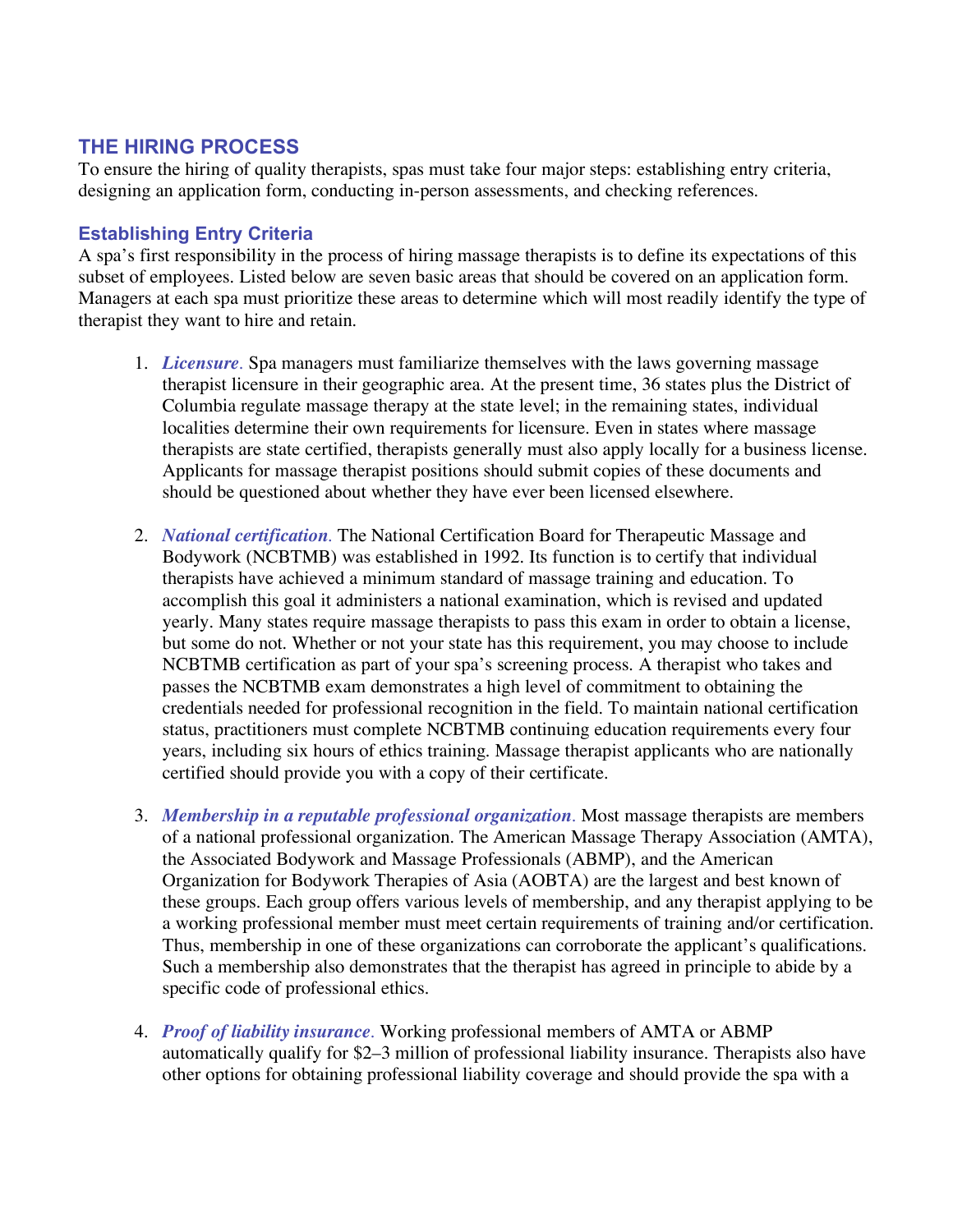copy of their certificate of coverage. In most cases, therapists can obtain an "additional insured endorsement" naming the spa from their insurance carrier.

5. *School(s) attended.* At the time of this writing, approximately 1,500 schools in the United States teach massage and bodywork. Some of these schools are excellent, while others are mediocre or poor. Of course, attendance at an excellent school does not guarantee excellence in the student, and some excellent therapists have attended poor schools. Still, a school's reputation and standards are important to consider.

In some cases spa managers may have first-hand knowledge of the quality of an applicant's school, but in many cases, they do not. Two key benchmarks can help to distinguish a good school from a poor one. First, is the school licensed by the state government? Depending on the state, this usually means that the school has filed a lengthy application and has received official approval for its program. Second, is the school accredited? If so, that school has taken a further step toward excellence, as the accreditation process is fairly arduous and intellectually rigorous. An accredited school generally has a higher standard of professionalism.

6. *Hours of education and experience.* Another important criterion is the number of hours of training a therapist has completed. You may choose to require a copy of the applicant's certificate of graduation, which will state the number of hours included in the training program. The national minimum standard is 500 hours of in-class training. However, developing skill as a therapist requires more hours, which may be obtained through continuing education (see "Additional training," below) or through maintaining a private practice for a number of years. A new graduate massage therapist who completed a training program in only a few months is not likely to be highly competent. It takes training over a span of time in order for therapists to gain the experience they need to deal with clients in a skillful and professional manner.

When evaluating practical experience, consider not only the length of time the therapist has been practicing, but also the average number of treatments performed per week. For example, a therapist with 5 years of experience who performs only 2 treatments per week may not have developed the same skill as a therapist with 3 years of experience performing 20 treatments per week.

7. *Additional training.* Serious applicants whose school programs include fewer than 500 hours of training usually seek continuing education to enhance their skills. In addition, ongoing continuing education credits are often required to renew membership in professional and certifying organizations. Your application form should inquire about the types of additional training the therapist has undertaken and the approximate number of hours of each course of study.

# **Designing an Application Form**

After a spa has identified its basic entry criteria for massage therapists, the next step is designing an application form that assesses the applicant's qualifications in each of these areas. A sample form is inserted here as a model; you may wish to alter it based on your spa's specific needs and priorities.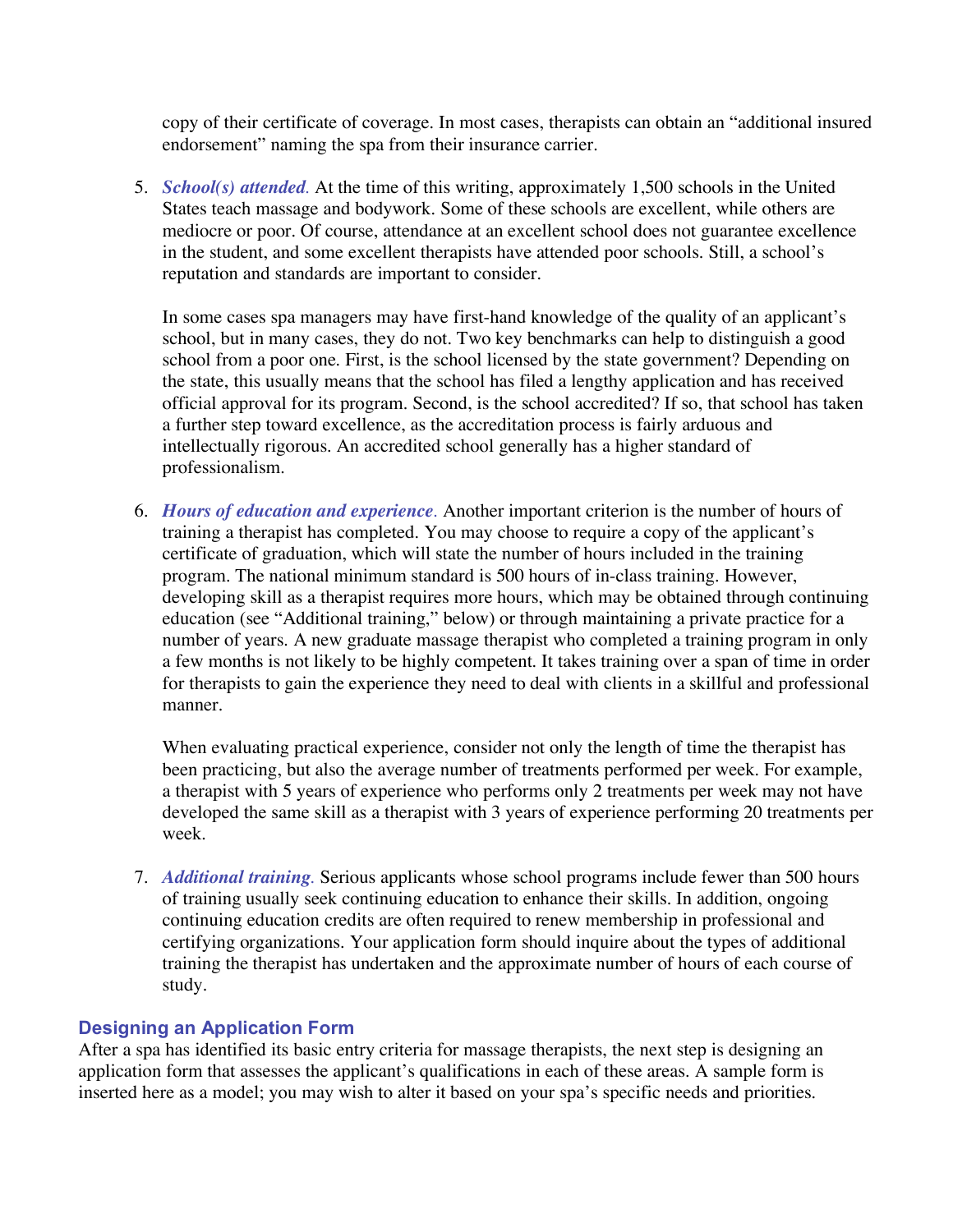### **Conducting In-Person Assessments**

Once a spa has used its written application to find candidates who meet its entry criteria, the interview and hands-on assessment are the next important screening tools. The goal is to identify applicants who not only are licensed and certified therapists, but also are personable, fit the culture of the organization, and demonstrate excellent technique. The personal interview should be done by someone with training in interviewing skills or a proven natural ability to be a good screener. The hands-on assessment should be done by someone who has experience with a variety of massage techniques and who can provide a meaningful evaluation of the therapist's skill. In some cases both assessments might be done by the same person, but in many spas, more than one assessor should be involved in the screening process. All assessors should have a clear understanding of professional boundaries, and in particular of dual relationships (see sidebar).

> 1. *The personal interview.* The first thing an interviewer will notice is how the applicant is dressed and how clean and well groomed he or she looks. Observe whether the person makes eye contact or avoids it. Notice the quality of the applicant's handshake — is it firm, too hard, or too weak? Does the person grip your entire hand or just take a part of your hand? Is the applicant's hand wet or dry, warm or cold? Someone who is skilled at touch will grip your entire hand firmly but not too hard and have a warm, dry hand.

## **Dual Relationships in the Spa Context**

Dual relationships are relationships between two people in which different roles overlap. For example, a dual relationship is formed when a spa manager begins dating an employee of the spa, or when a massage therapist and a guest become social friends. Dual relationships are risky because they almost always involve power differentials. One of the individuals in the relationship wields more authority than the other, and therefore if any aspect of the relationship fails, the emotional, financial, or even physical well-being of those involved including the facility or business — may suffer.

Many laws and most professional codes of ethics establish strict guidelines regarding dual relationships in the helping professions. No matter who initiates a dual relationship, the participant who has higher authority is legally and ethically responsible for any adverse outcome that may ensue. Spas must develop clear policies regarding dual relationships and make them explicit to all of their employees. As part of the screening process for massage therapists, the interviewer should assess each applicant's understanding of dual relationships.

A good interviewer also assesses the applicant cognitively and intuitively, with several questions in mind. Is this a person I like being around? How would I feel about having this person touch my body? Does the person establish an atmosphere of trust and safety with his or her conversational style and presence? Does the person answer my questions directly and honestly? Does the person appear confident and at ease with himself or herself? Does the person appear to understand how to establish professional boundaries?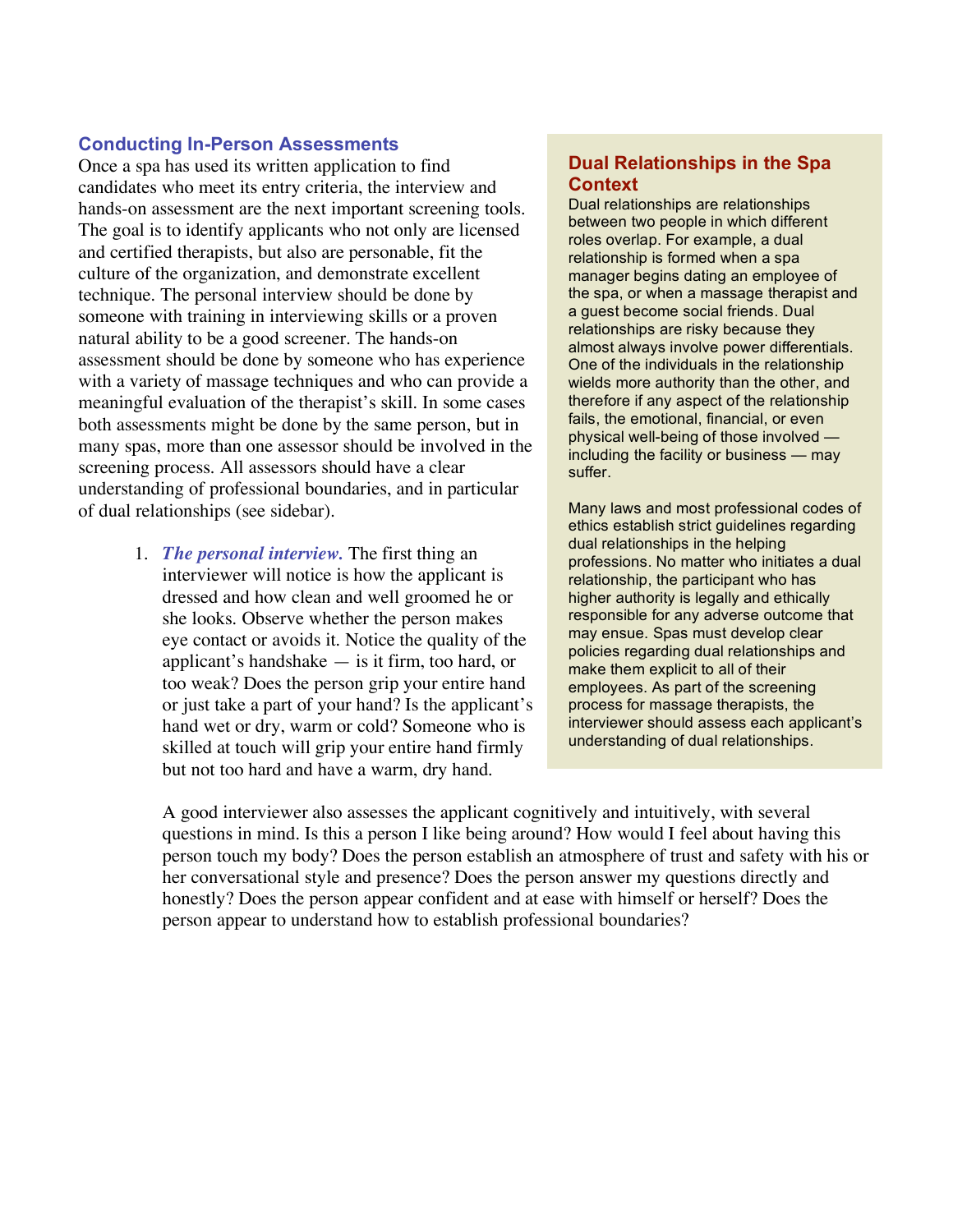#### **Spa Interview Questions**

What did you like about your training?

Was there anything you felt was lacking in your training or something you would like to have been different?

Why did you choose massage therapy as your profession?

What do you like about it?

Do you get massage regularly yourself?

What do you do to maintain your own health?

How many clients do you typically see in a day?

Is that a good number of people for you to see in a day?

How long do you work on each person?

Have you had or do you have a private practice?

How many private clients do you see each week?

Have you been trained in any spa treatment protocols?

Why did you leave your various jobs?

Did you have any difficulty with the management at any of your other jobs? If so, can you describe that for me?

Can you give me an example of an area in yourself that you think could use some improvement or further development?

Were you ever fired? If so, why?

Have you ever been in an uncomfortable situation with a client asking for something inappropriate? If yes, what did you do?

Do you tend to make friends with your clients?

What are the pros and cons of making friends with clients.?

If you got upset with me or any of the staff — for example, if you felt you had been spoken to disrespectfully — how might you handle that?

Have you ever felt attracted to any of your clients? If so, what did you do with those feelings?

Can you tell me about a time when you had difficulty with a client or an employer and how you handled it?

How would you handle a client who arrived 20 minutes late for a 50-minute massage?

Why do you want to work in a spa?

Did your school offer any classes pertaining to working in a spa environment?

*Note: Interviewers may also want to insert additional questions related to circumstances specific to their particular spa.*

A number of cues will help the interviewer to answer to these questions. For example, in describing their qualifications, some applicants may mostly offer opinions ("I'm really good at that"), while others back up their assertions with evidence ("I am skilled at that by virtue of the 500-hour training program I attended and my two years of experience in the field"). Applicants may demonstrate insight by noting deficiencies in the training program they attended or by offering ideas about what that program could have done better. The interviewer may also gain important information from questions about the applicants' self-care regimens (such as regular massage, exercise, or leisure pursuits).

The interviewer should ask the applicant about each former place of employment listed on his or her application. What did the applicant like and not like about working there? Why did he or she leave? Were there any unusual circumstances regarding the ending of employment? To be even more thorough, the interviewer might ask for the names and phone numbers of several coworkers at the applicant's previous job.

As the conversation proceeds, the interviewer should notice whether a rapport develops with the applicant. A therapist who has difficulty establishing a connection with the interviewer will likely have difficulty establishing a connection with guests. This less tangible part of the interview process is difficult to describe, but a good interviewer knows how to evaluate such cues.

The interviewer can judge the applicants' professionalism by asking questions about what they do in uncomfortable situations where the limits of boundaries are pushed and what they do if they are having a conflict with a guest, co-worker, or employer. The interviewer may pose several scenarios and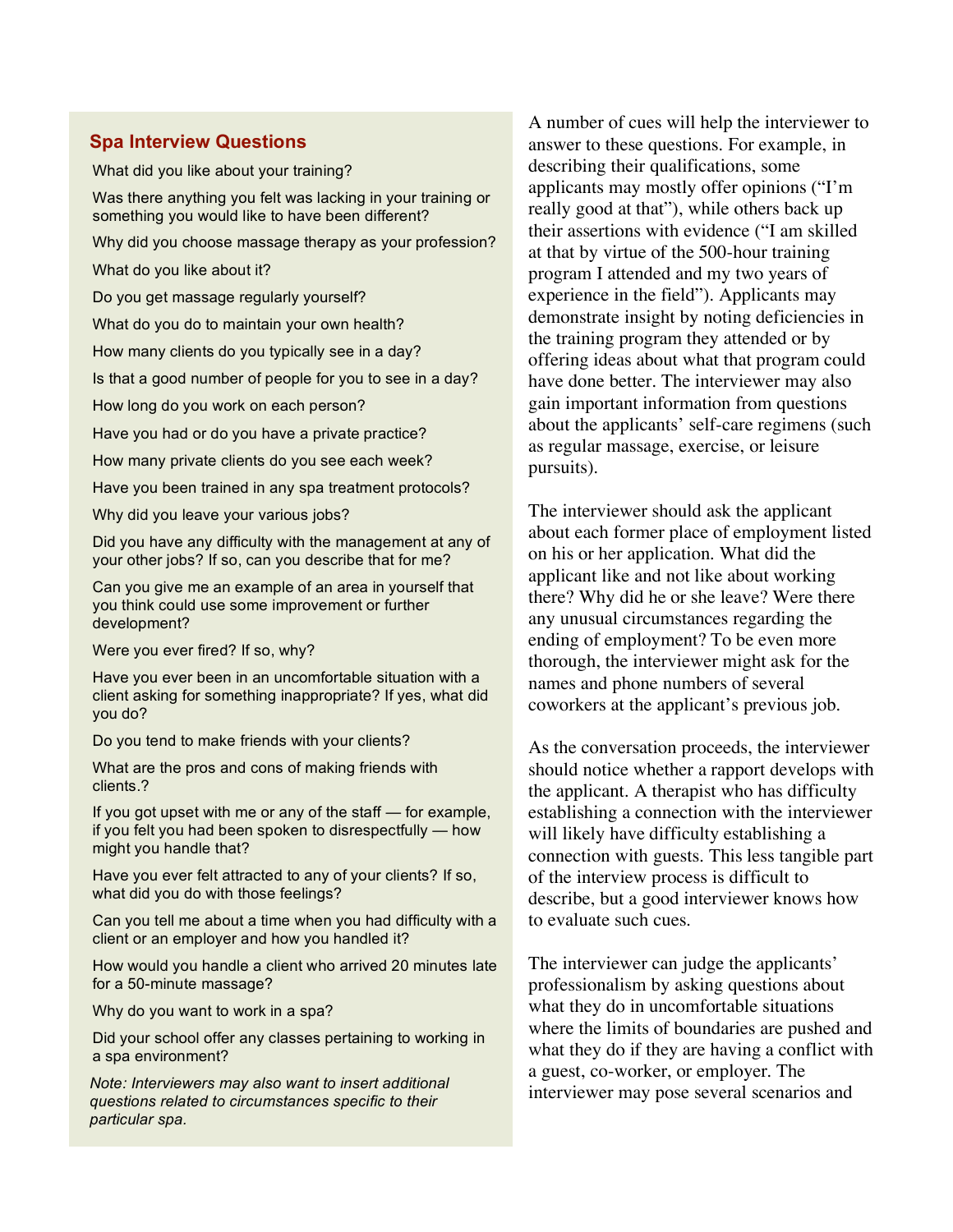ask how the applicant would handle each one, or may role-play the scenarios with the applicant. (For example, if the applicant responds to Scenario #1 below by asking why the guest is extending the invitation, the interviewer can role-play by saying, "Just to get to know you better," and see how the applicant responds.)

#### **Scenario #1**

A very nice guest that you have been working with for a few months asks you, "Would you like to go out to lunch sometime?" How would you normally respond?

#### **Scenario #2**

A guest invites you to a party. What would you say?

### **Scenario #3**

A guest says that he would prefer not to be draped with the sheet because he is claustrophobic. What would you say?

#### **Scenario #4**

A guest tells you that another therapist at the facility hurt her physically during the treatment and was then rude to her for saying something. How would you respond?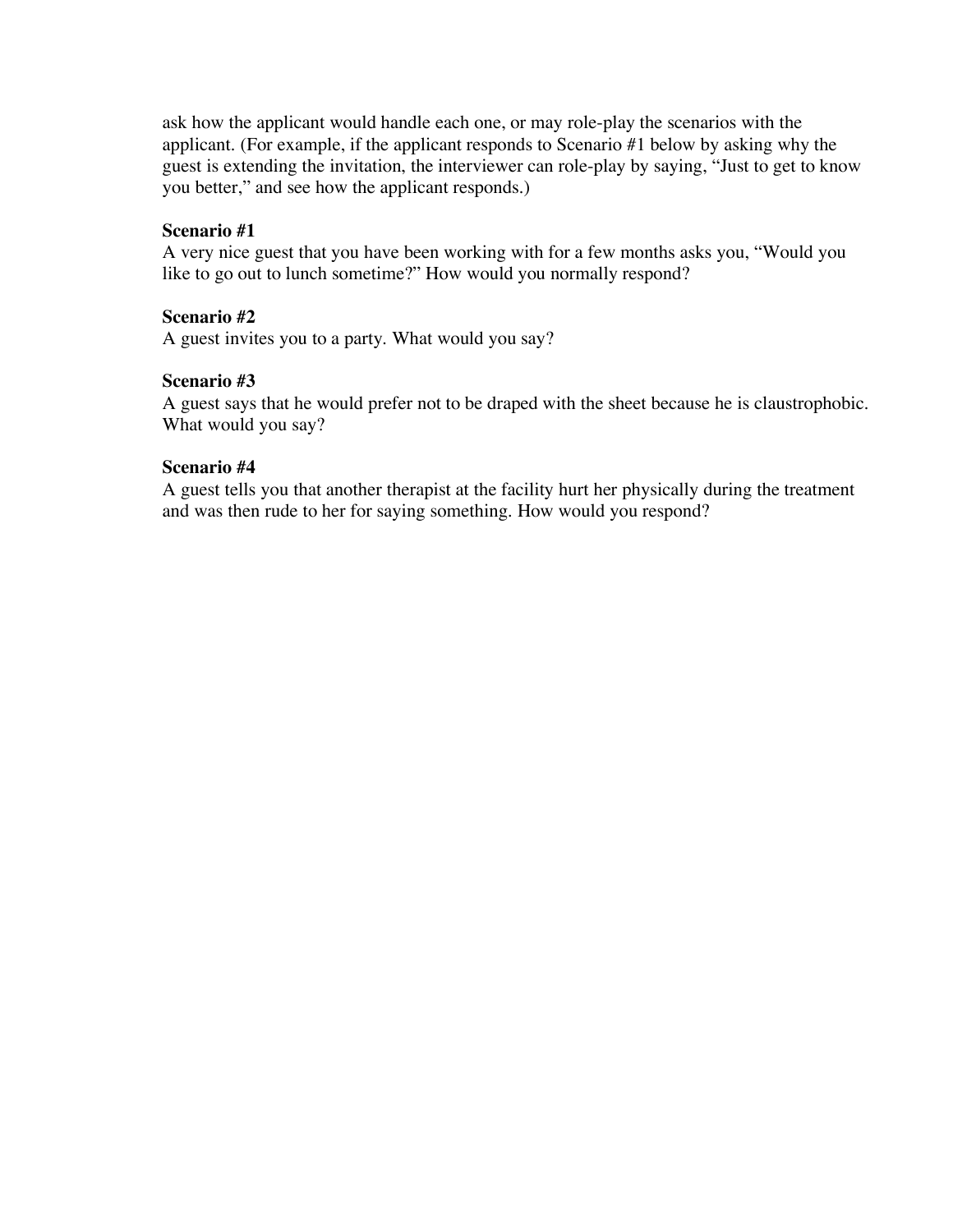**2.** *The hands-on assessment.* An enormous amount of information not available in an interview can be gleaned from a hands-on assessment. If possible, it's best for the applicant to be evaluated by two different hands-on assessors. The most effective assessor is an experienced massage therapist who has taught massage therapy technique and has many years of experience in receiving and critiquing massage.

The hands-on assessment evaluates far more than whether the massage feels good. The assessor must be capable of identifying appropriate pressure (pressure that is at the guest's tolerance but not past it), the possibility of aggression (felt in the intent of the applicant's hands), the difference between pleasurable hand contact and seductive hand use, clarity in draping, personal boundaries in conversation during a massage, physical boundaries (the position of the therapist's body in relation to the guest's body during the massage; for example, inadvertently touching or leaning into a guest), and so forth.

The spa should create a form listing each type of information being assessed (see "What to look for in a hands-on assessment"). Use a rating system that makes sense for the assessor and for the organization. Some assessors use the ratings Poor, Good, and Excellent; others use words measuring performance towards an expected standard, such as Falls Short, Meets, and Exceeds. Design the form in such a way that assessors can document why they felt the applicant met, did not meet, or exceeded the standard the spa is seeking in an employee.

When an applicant comes in for a hands-on assessment, first introduce yourself, shake hands, and thank the person for coming. Ask him or her to treat this session as if it were the initial contact with a guest for a first massage at your facility. Suggest that the applicant greet the guest, obtain relevant guest information, give the treatment, and end the treatment as he or she would in normal practice. If you want the applicant to

# **What to Look for in a Hands-On Assessment**

#### *Professional Appearance*

- Dressed professionally
- Clean and neat
- Nails trimmed so they will not scratch the guest
- Hair clean and groomed appropriately
- No strong odors, scents, or perfumes
- Hand jewelry removed

#### *Communication Skills and Boundaries*

- Inquired about contraindications
- Asked what the guest wanted from the session
- Explained draping, changing, and comfortable positioning
- Left the room for the guest to undress and knocked prior to coming in
- Spoke clearly and directly
- Directed the guest to speak up if anything is uncomfortable
- Checked in with the guest regarding pressure
- Maintained personal boundaries (for example, did not ask inappropriate questions)

#### *Technique*

- Proper initial draping
- Appropriate draping in transitions
- Maintained secure drape throughout
- Lubricant application
- Transitions between techniques and body parts
- Depth of pressure was correct for each area
- Checked with guest to see if pressure matched expectation
- Worked on all body areas requested
- Full hand contact and maintained contact as appropriate
- Flow and tempo of massage
- Responded and adjusted to non-verbal cues during massage
- Adjusted techniques based on non-verbal and verbal information learned during the massage
- Appropriate use of pillows, bolsters, and towels for positioning
- Demonstrated a respect for personal boundaries during the massage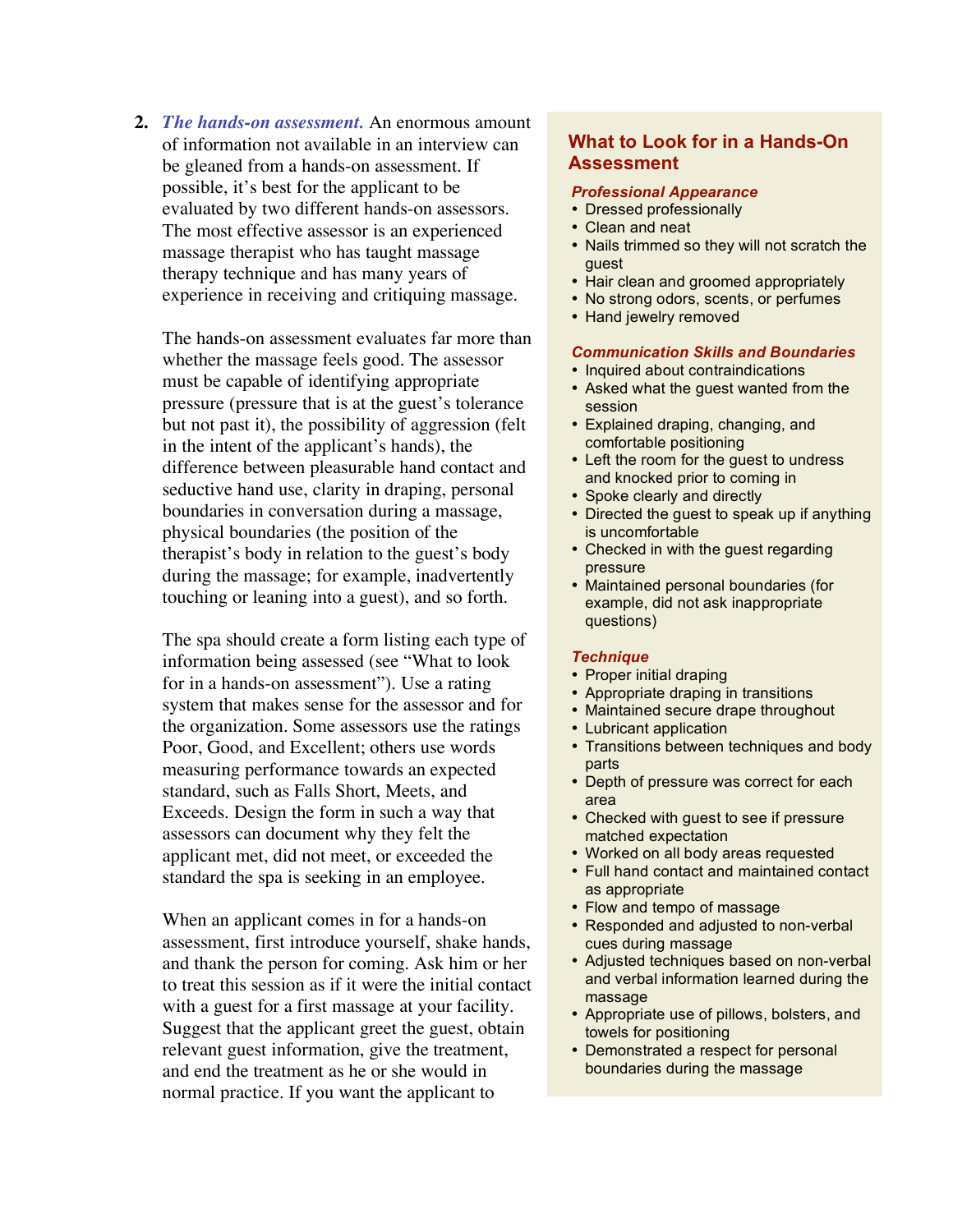perform a particular type of treatment, give those instructions at this time.

At the end of the assessment, thank the applicant for coming in and for taking part in the process. Let the person know when he or she will be notified regarding the position.

## **Checking References**

- **1.** *Former client references.* Typically, the only clients that applicants will list as references are those whom they know will give them a glowing report. However, it is often useful to talk to three or four of these people to see what specific qualities they liked in the therapist. If you ask directly whether there are any areas that the therapist could improve upon, you may also gain some information about the applicant's shortcomings.
- **2.** *Former employer references.* When you call previous employers for references, you may or may not get much useful information. In many states, a former employer is required to provide only the date of hire and the date of termination. Large organizations are often fearful that if they give a poor, unsubstantiated recommendation, they will be sued. A small spa or medical office may be more likely to offer an accurate picture of the applicant's previous employment.
- 3. *Former coworker references.* If a reference from a former employer leaves you with unanswered questions or raises any suspicions (e.g., if you hear hesitation in the voice of the person you speak with), you may want to seek additional references from former coworkers. A coworker will not be as hesitant to tell you something for fear of being sued. However, there's still a risk that you'll receive an unreliable report, particularly if the individual you talk to is a personal friend of the applicant.
- **4.** *CORI: Criminal Offender Record Information.* At times, even an applicant who appears to be perfectly nice in an interview may have emotional disturbances that make him or her vulnerable to abusive behavior. By performing a CORI (Criminal Offender Record Information) background check, you can determine whether an applicant has a criminal record in any given state. Many government agencies that hire professionals for unsupervised client contact have a CORI check done on all potential employees to safeguard their clients.

To order a CORI background check, you must know the states where the applicant has previously worked or lived. Let the applicant know that you will be doing a CORI check, and that this is a standard procedure you follow for any hire who has unsupervised client contact. By mentioning this up front, you provide an opportunity for an individual who has a criminal record to explain to you what happened. Everyone makes mistakes in life, but when someone applies for a job involving the care of a guest's body, you want to differentiate between an incidence of petty theft as a teenager and charges of rape or domestic abuse.

# **ORIENTATION AND TRAINING**

Once a spa has invested time and energy in locating the best massage therapists for its facility, it only makes sense to spend as much time as possible orienting and training these new employees. During Ben's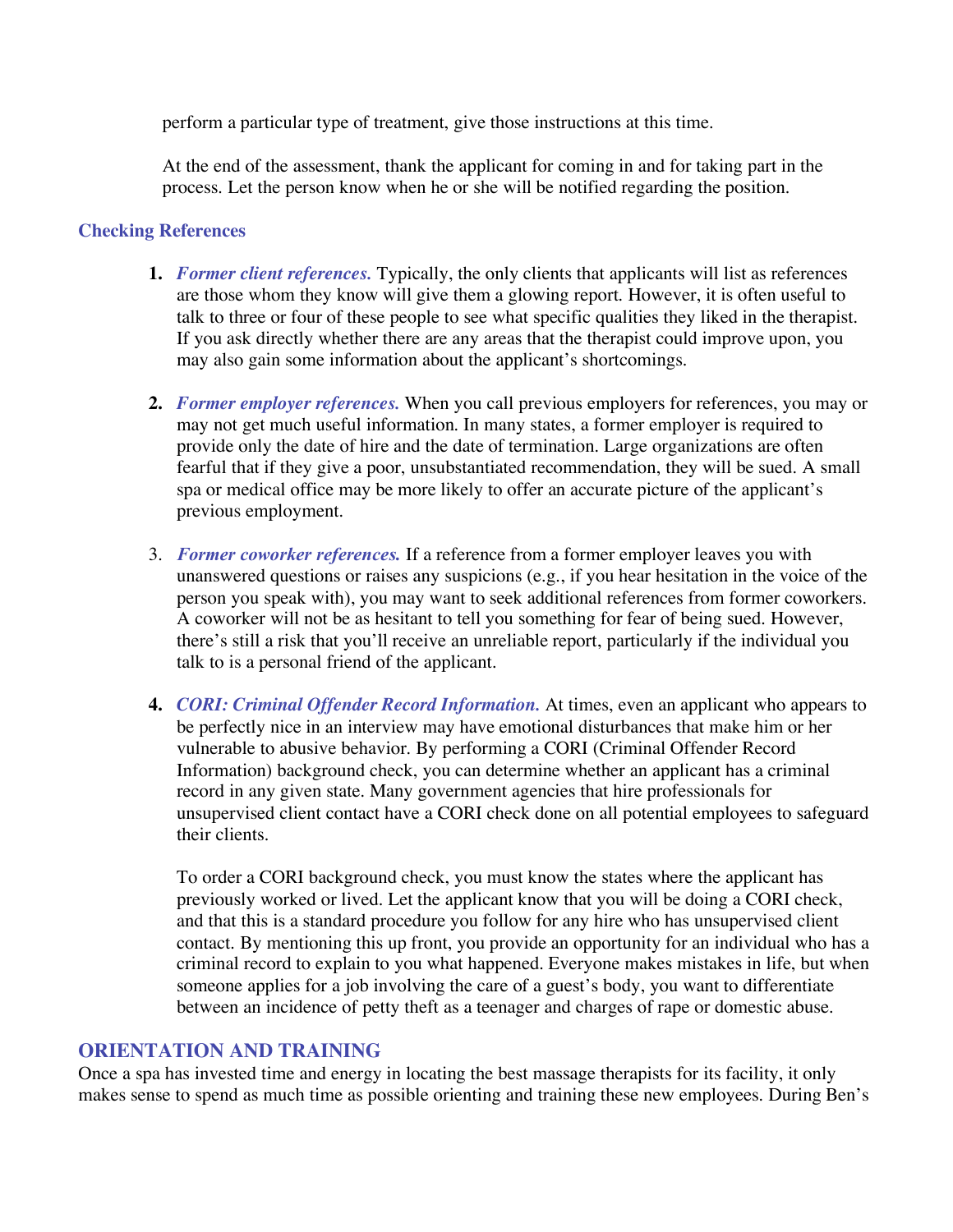experience as an expert witness, it became clear to him that even a little preparation at this juncture could potentially save a spa hundreds of thousands of dollars in a lawsuit. Don't expect therapists to learn your spa's guidelines on the job. Develop a specific orientation procedure addressing the expectations, norms, and rules of the spa. Follow the orientation with precise training in the treatment protocols you expect from the therapists. Furthermore, we strongly recommend that every spa develop a specific orientation and training program addressing issues of ethics and boundaries in the therapeutic relationship. Each of these three areas is discussed in more detail below.

1. *Spa policies and procedures.* An experienced manager may be the best person to present the spa's policies to newly hired massage therapists. Be sure to cover the following topics:

*Greeting guests.* Initial training should begin with how the spa wants therapists to greet guests when they first meet. Make sure this procedure is not just described verbally, but is practiced in role-plays and critiqued.

*Dress.* Present new therapists with guidelines for appropriate dress. Clarify whether there is a uniform and if so, who is responsible for cleaning, replacement, and so on.

*Equipment and supplies.* Communicate the spa's policies regarding using and cleaning the equipment and treatment rooms and restocking linens, products, and supplies.

*Tips and products:* Be sure therapists are clear about the spa's policies regarding accepting tips and selling products.

*Off-site treatment:* Also clarify policies pertaining to treating guests outside the facility.

*Confidentiality.* Spell out in no uncertain terms how the spa defines confidentiality. All personal information regarding guests should be kept confidential. A therapist who names a guest and talks to others about the guest's personal issues violates that guest's privacy. Fully describe to new therapists the established supervisory pathways (see below) through which practitioners are encouraged to voice any concerns about a guest's well-being, behavior, or treatment.

*Questionable behavior.* Inform therapists of the spa's recommended procedures in cases of questionable behavior on the part of guests, such as a guest asking the therapist inappropriate questions or becoming aroused on the table. To counteract the perceived goal of always "making the guest happy," spell out how a therapist should handle guest requests that are illegal, sexual, perverse, or abusive in nature. Every massage therapist should role-play and become skilled at the Intervention Model, which teaches practitioners how to respond to sexual arousal in a step-by-step fashion. This is described in detail in Ben's book *The Ethics of Touch*, pages 125–127 (Benjamin and Sohnen-Moe, 2003).

Orientation should also include information about the following massage procedures, presented if possible by a skilled, experienced massage therapy instructor: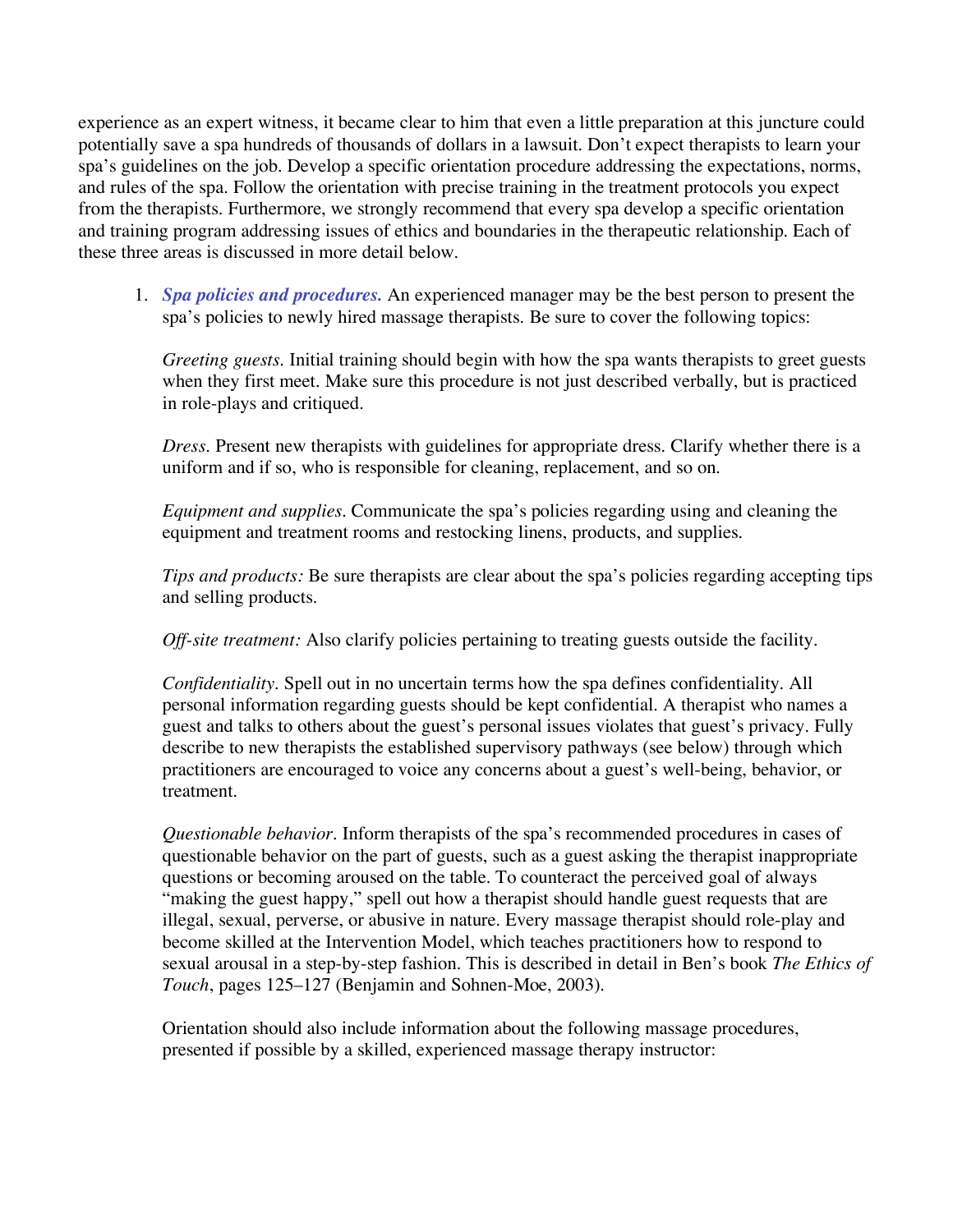*Draping.* Draping procedures should be described, demonstrated, and practiced in detail according to what is customary for the spa. Methods of draping should not vary from therapist to therapist within the organization. How a therapist drapes a guest says a great deal about the therapist's level of skill and professionalism of the spa; ensure that the therapist is adept at performing these procedures with good attention to boundaries.

*Body positioning.* Be sure to go over the positioning of the therapist's body in relation to the guest. Sometimes even good therapists are simply not aware of where their body is in relation to the guest's body. Ben has observed good male therapists who were unaware that their pelvis was leaning against a guest's head while performing a particular technique, as well as good female therapists who were unaware that they inadvertently brushed their breasts against a guest. Awareness, training, and follow-up can correct problems such as these.

To confirm that the spa's policies and procedures have been absorbed, a good practice can be to send a secret shopper (see below) to the therapist after about a month on the job.

**2.** *Technical expertise.* A skilled, experienced massage therapy instructor should be conducting all of your training procedures relating to technical expertise. This individual should have at least five years of experience as a practitioner and at least three years of experience as a teacher. He or she may also take the role of supervisor in the spa (see below).

Make sure therapists understand how they should perform any specific treatment protocols your spa requires, even if the therapists say they have comparable training elsewhere.

3. *Ethics and boundaries in the therapeutic relationship.* Every spa organization should develop a complete module on ethical guidelines for therapists, to be presented both during orientation and as ongoing teaching. Standards regarding the teaching of ethics in massage therapy schools vary widely; while the school Ben founded spends 100–150 hours on training in ethics, boundaries, and communication, other schools may spend 10 to 20 hours on these topics, or even may not even cover them at all. In order to protect itself and its guests, a spa must take on some of the responsibility in this area, even if the state or country where it is located does not have specific laws governing such issues. A supervisor specializing in communications or relationships, who may also be a massage therapy instructor or a psychotherapist, is the most appropriate person to prepare and present this information.

Make sure therapists clearly understand the spa's policies regarding ethics, sexual contact, and professional boundaries. These policies must be explicit so that there are no misunderstandings. Such foresight protects not only the spa, but also the therapists and the guests. Be sure to cover the following topics: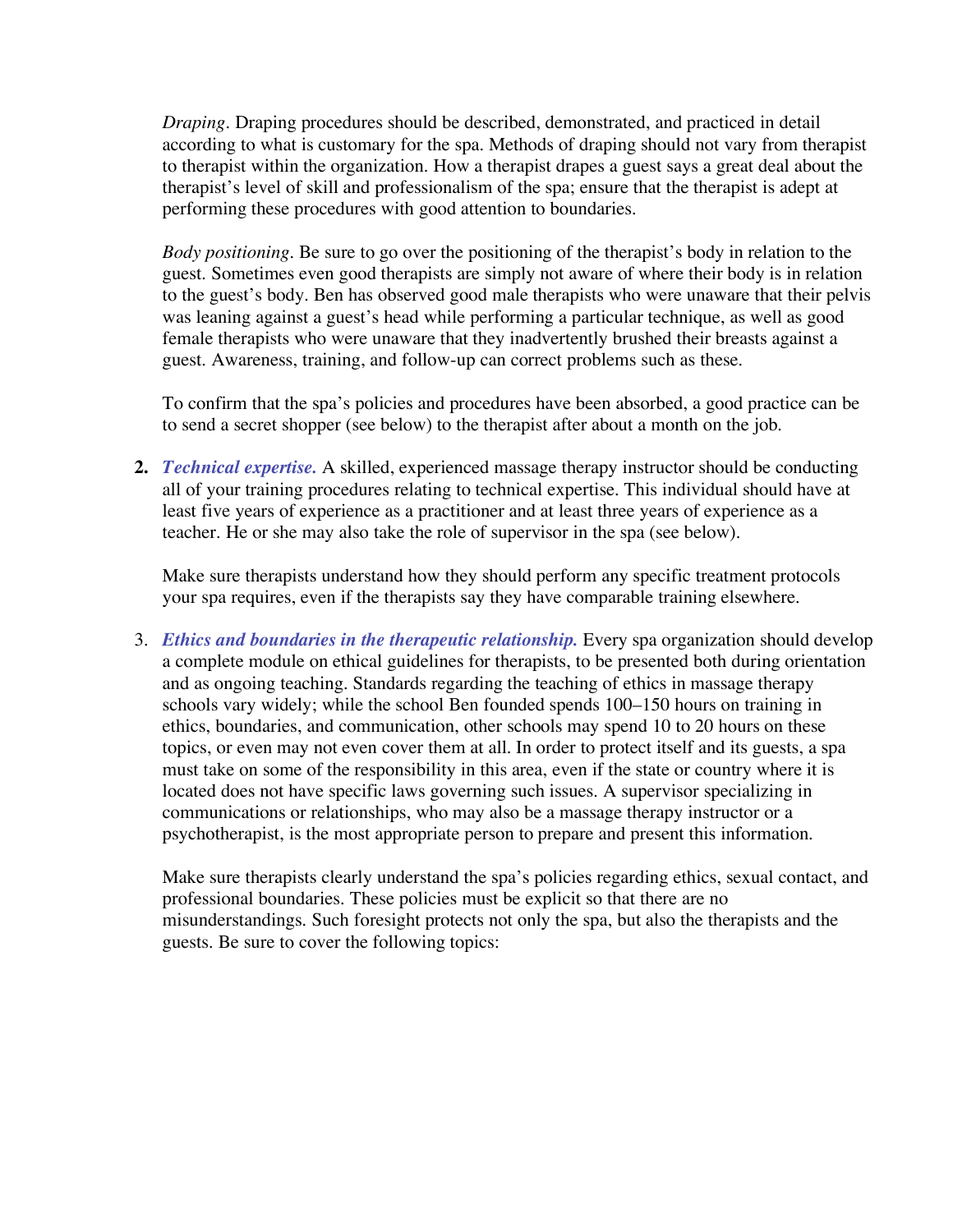*Inappropriate behavior.* Emphasize that there can never be *any* sexual contact between guests and therapists, inside or outside the facility, even if such requests originate with the guest. As emphasized earlier, while spas generally aim to make the guest happy, this is not a workable goal if the guest's request is illegal, sexual, perverse, or abusive. Make it clear to therapists that maintaining these boundaries is their responsibility, not the guest's. Teach therapists about power differentials, transference, and countertransference to make this responsibility clearer (see box). Tell therapists that any inappropriate requests or behavior from guests should be reported at once to their manager or supervisor in charge. The spa should take responsibility for documenting this information and should have the appropriate person in management speak with the guest immediately.

#### **Transference and countertransference**

*Transference* is the process by which emotions and desires originally associated with one authority figure (such as a parent) are unconsciously shifted to another (such as a therapist). When transference occurs in the opposite direction, originating from the authority figure — e.g., when a therapist's emotions and desires about another person are transferred to a guest — it is called *countertransference*.

*Dual relationships.* Make sure therapists understand that dual relationships (relationships involving overlapping roles; see page xx) pose risks in a spa environment. For example, a social or intimate relationship between a guest and a therapist carries an elevated risk. The slippery slope of a dual relationship may start with a social event, move to friendship, and develop toward an intimate relationship. At that point, the therapist is treating a guest with whom he or she shares a personal relationship. If the personal relationship goes awry, negative consequences may spill into the professional relationship.

## *In a court case, a code of ethics is the single most important document a spa can provide.*

To provide good models for ethical behavior, the spa organization should have clear policies about dual relationships among members of its staff. Make it clear that supervisory staff will not befriend or have intimate relationships with anyone who reports to them or whose work they supervise. Such dual relationships in a business setting muddy the waters of supervision and employment. We have seen legal cases in which a spa

was liable for damages because a supervisor failed to report vital information about a therapist with whom they had a dual relationship (both supervisor and friend). Loose or unclear boundaries around this issue can lead to devastating personal, business, and financial consequences. Untrained or inexperienced supervisors may have difficulty with this concept. They may not understand why they should not be friends with a therapist whom they like. Being friendly with an employee you supervise is fine, but becoming a friend changes the relationship in a significant way that can cause difficulties if conflicts arise. If a person being interviewed for a supervisory position does not understand this concept, she or he is not ready to be a supervisor.

*Sexual harassment.* Clearly state that sexual harassment among employees in the workplace will not be tolerated in any form, under any circumstances. Designate a manager or supervisor in the organization whom therapists may talk to if any sexual harassment occurs. The spa is responsible for investigating any such complaints and for taking immediate action.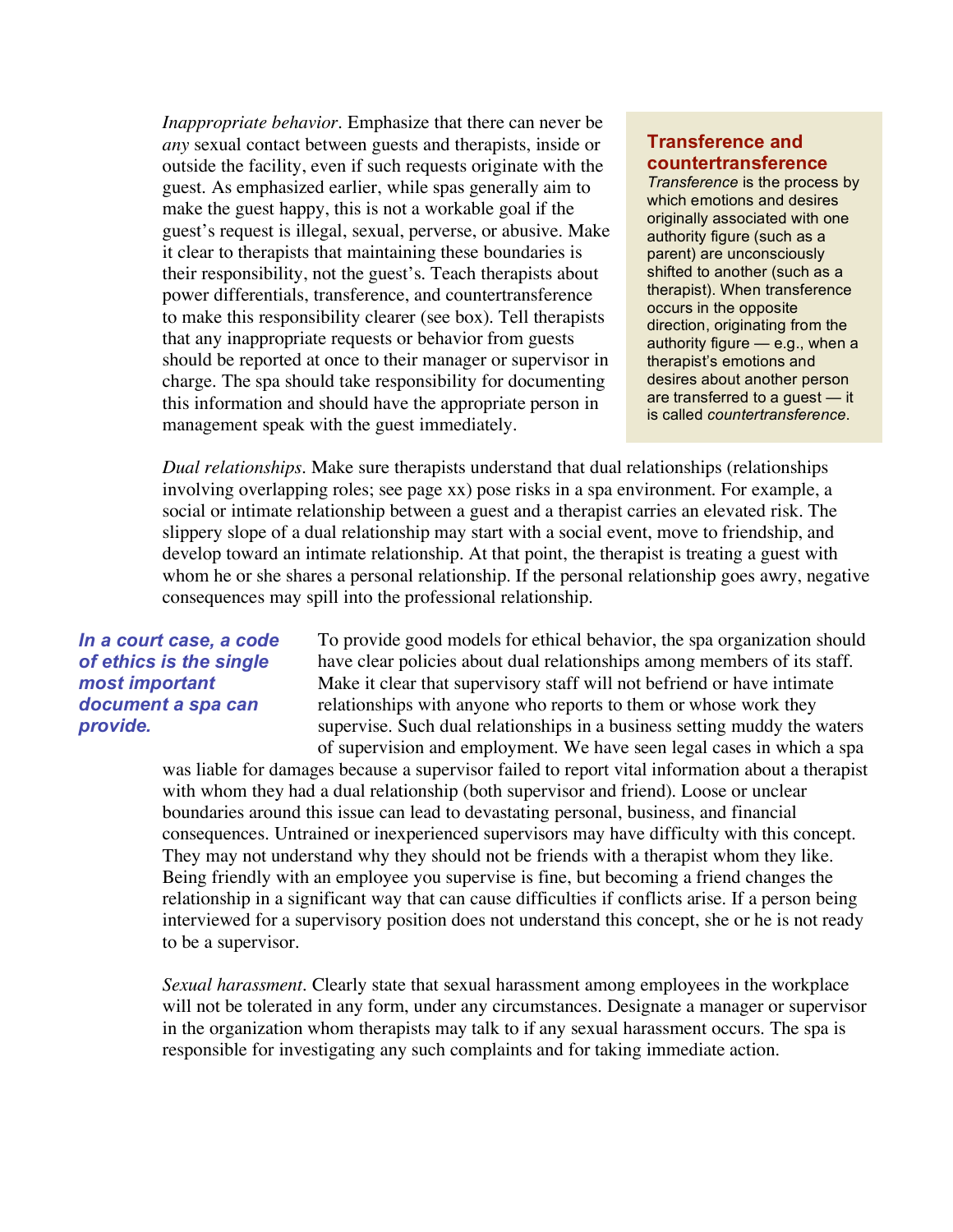For ultimate clarity, each spa should adopt a code of ethics for the organization stating clear behavioral guidelines, leaving no room for doubt as to where the organization stands and what its values are. All therapists should read and sign this document. This procedure alone will prove enormously helpful if anyone ever tries to sue the organization for dereliction of duty. In a court case, this is the single most important document a spa can provide to demonstrate its commitment to ethical behavior.

To establish a code of ethics, you may use or adapt one of the various codes listed in the appendix of *The Ethics of Touch* (Benjamin and Sohnen-Moe, 2003) or adopt the behavioral guidelines Ben created with other leaders in the field and published in his column in the *Massage Therapy Journal* ("Sexuality and Boundary Issues," *Massage Therapy Journal,* Fall 1990, page 15). This column can be found on his web site at www.benbenjamin.net/articles.html.

Once the company's policies are made clear, books and articles about these issues can be used in ongoing training and supervisory programs to stimulate further discussion and application of ethical principles in the therapeutic relationship.

## **THE SUPERVISORY PROCESS**

The retention of quality massage therapists should be a goal of every spa because long-term employment of ethical, well-trained staff is good business. The supervisory process is a vital component of staff longevity. Although supervision does allow an organization to weed out less qualified therapists after they are hired, its most important function is to provide therapists with the professional support and infrastructure they need to succeed. A good supervisor works with therapists to impart knowledge, hone technique, and improve interpersonal skills. A massage therapist who is well supervised within a spa will grow as a professional and, in turn, bring growth and success to the spa.

Every therapist should receive both technical supervision and relationship supervision. In some cases one supervisor may be skilled in both areas, but this is often not the case. All supervisors should have training, skill, and experience in providing useful, constructive feedback. A good supervisor is adept at connecting with the people they supervise and guiding them to improve their performance.

Technical supervision provides support in the specific skills necessary to give massages and to perform various spa treatment protocols. After a therapist has completed orientation and initial training, spa management should occasionally send a "secret shopper" to evaluate that individual's skills. Therapists should be told of this policy and encouraged to view it as a means of identifying and solving problems, with the goal of improving their performance.

Relationship supervision provides guidance in dealing with guests who present certain difficulties for the therapist, such as asking the therapist to work overtime, frequently arriving late, asking the therapist inappropriate personal questions, being flirtatious, or making requests of a sexual nature. A relationship supervisor can be a massage therapy instructor with experience teaching about therapeutic relationships, or — even better —a person with psychological training like a clinical social worker or psychologist. In